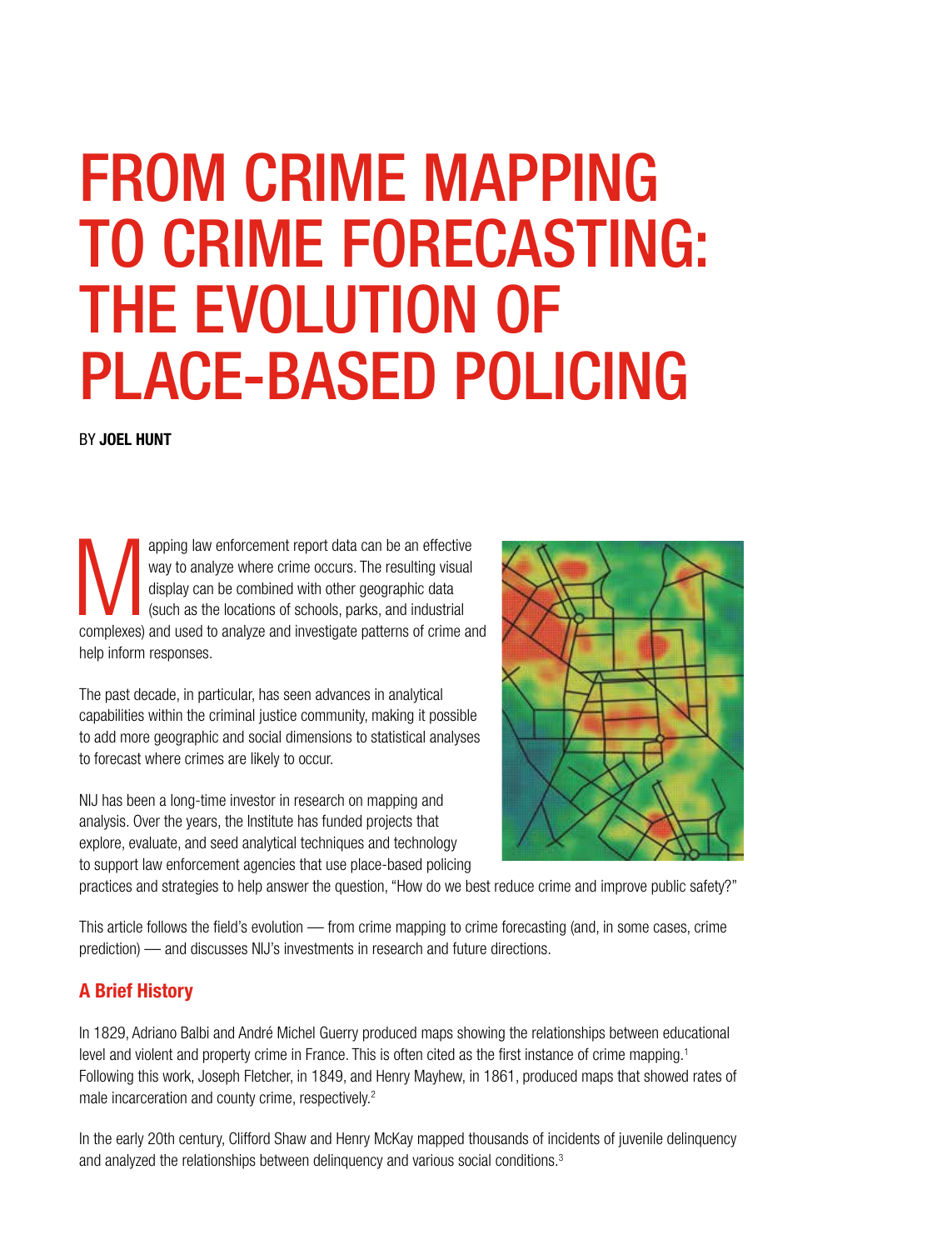Over the years, NIJ has funded projects that explore, evaluate, and seed analytical techniques and technology to support law enforcement agencies that use place-based policing practices and strategies to help answer the question, "How do we best reduce crime and improve public safety?"

> In the 1950s, Jane Jacobs examined the built (urban) environment and the needs of city dwellers.<sup>4</sup> In her work, she introduced constructs that are still used in today's place-based research, such as "eyes on the street" and "social capital." Although Jacobs did not attempt to forecast crime, her work led to later research positing that crime has spatial patterns and thus should be able to be forecast.<sup>5</sup>

In the 1970s, criminologists began to emphasize the importance of place. Lawrence Cohen and Marcus Felson's routine activities theory (RAT) described how routine activities affect crime.<sup>6</sup> According to RAT, for a crime to occur, three things must coincide at the same place and time: a motivated offender, a suitable target, and a lack of capable guardianship. Due to the consistency in our routines, Cohen and Felson argued, we should be able to forecast crime: "The spatial and temporal structure of routine legal activities<sup>7</sup> should play an important role in determining the location, type and quantity of illegal acts occurring in a given community or society."8

Similarly, Paul and Patricia Brantingham put forward the environmental criminology theory, positing that crime is a complex event in which four things intersect at one time: a law, an offender, a target, and a place.<sup>9</sup> They defined this fourth dimension  $-$  place  $-$  as a

discrete location where the other three dimensions intersect and provided seven propositions describing how, where, and why people decide to commit crimes.10 These propositions provide a framework to argue that crimes may spatially cluster because either a criminal has already spent time and energy staking out a neighborhood (a form of "capital") or the learned behavior may result in a peripatetic cycle. The propositions lead to the idea that place — not people — is the key element in crime. As such, the Brantinghams believe that "it should be possible to predict the spatial distribution of crime and explain some of the variation in volume of crime between urban areas and between cities."11

In 1979, Herman Goldstein proposed a problemoriented policing approach.12 This approach advocated for law enforcement officers to follow a scanning, analysis, response, and assessment process (now known as the SARA approach) to identify, analyze, and solve problems.<sup>13</sup> In the 1990s,<sup>14</sup> Compstat emerged as an alternative policing practice to reduce crime.15 Made famous by then-Chief Bill Bratton while at the New York City Police Department, Compstat is a truly data-driven approach to creating accountability for the police department. Although these practices and strategies did not necessarily rely on criminological theory, they used statistical analysis to solve problems associated with crime, indicating that they relied on either spatial or temporal patterns.

As these place-based theories and policing approaches continued to take shape, researchers began to test them. For example, Lawrence Sherman, Patrick Gartin, and Michael Buerger — with support from NIJ — examined 323,979 calls to the Minneapolis Police Department between December 15, 1985, and December 15, 1986, to test the spatial premise behind RAT.16 Using actual addresses and intersections, the research team found that 50% of all calls originated from only 3% of all possible locations. Sherman also found a greater concentration of crime around microplaces than around individuals,<sup>17</sup> which led to the question, "Why aren't we thinking more about wheredunit, rather than just whodunit?"18 These results marked the beginning of hot spots policing.19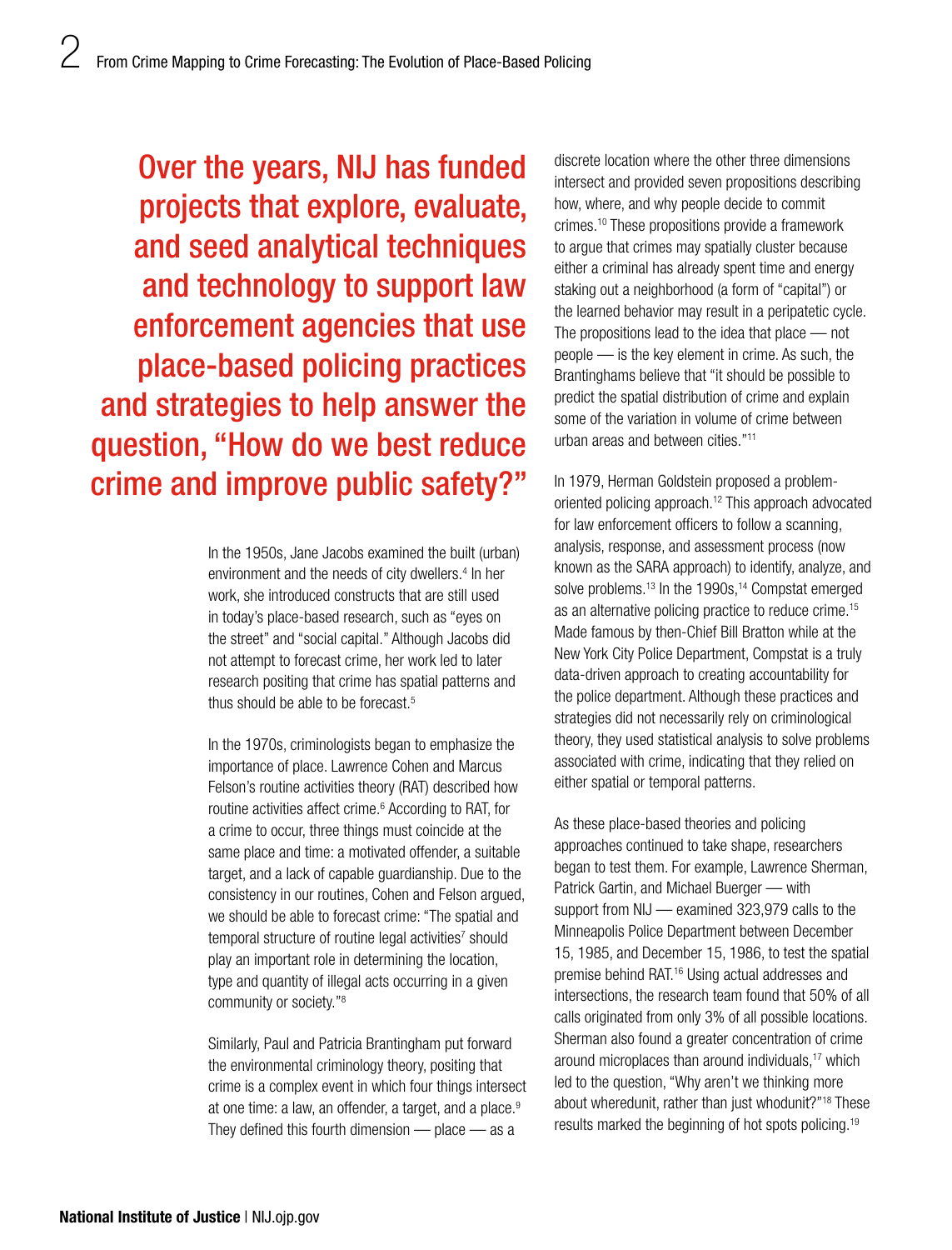### Predictive Policing: The Role of Crime Forecasting in Law Enforcement Operations

Smart, effective, and proactive policing is clearly preferable to simply reacting to criminal acts. Although there are many methods to help law enforcement respond to crime and conduct investigations more effectively, predicting where and when a crime is likely to occur — and who is likely responsible for previous crimes — has gained considerable currency. Law enforcement agencies across the United States are employing a range of predictive policing approaches.

With support from NIJ, the RAND Corporation developed a reference guide for law enforcement agencies interested in predictive policing. *Predictive Policing: The Role of Crime Forecasting in Law Enforcement Operations* offers a focused examination of the predictive techniques currently in use, identifies the techniques that show promise if adopted in conjunction with other policing methods, and shares findings and recommendations to inform future research and clarify the policy implications of predictive policing. To read the guide, go to [NIJ.ojp.gov, keyword: 243830](https://www.ncjrs.gov/pdffiles1/nij/grants/243830.pdf).

From 1989 to 2007, researchers examined crimespecific responses, the effects of foot patrols, and trajectories of crime. Researchers also tested problem-oriented policing in Madison, Wisconsin; Baltimore, Maryland; and Newport News, Virginia, in the 1980s<sup>20</sup> and began testing Compstat and community-oriented policing in the 1990s and early 2000s. Today, we still have problem-oriented policing, Compstat, community-oriented policing, and hot spots policing, along with intelligence-led policing, community problem-oriented policing, and many other variations and combinations.

## NIJ's Critical Role

During the 1980s, NIJ funded evaluations of placebased policing strategies, including the research by Sherman and colleagues as well as similar research in Chicago. NIJ also began funding the development of technologies that were later incorporated into crimemapping software.<sup>21</sup>

In 1997, NIJ established the Crime Mapping Research Center, which surveyed law enforcement departments to determine how they used analytic mapping. The center began developing training programs to enhance departments' capability to use spatial maps and data sets. From 1997 to 2014,

NIJ funded the development of CrimeStat software to help practitioners and academics conduct spatial analyses.<sup>22</sup>

In the early 2000s, NIJ started to expand from evaluating place-based policing practices and strategies (e.g., hot spots policing) to exploring the statistical techniques used to forecast and predict crime and how that affects the effectiveness and efficiency of place-based policing practices and strategies. In 2008, Bratton — who by then was chief of the Los Angeles Police Department — began working with the acting directors of NIJ and the Bureau of Justice Assistance on a new approach called "predictive policing."23 As a result, in 2009 NIJ funded seven agencies to create predictive policing models in their jurisdictions. In 2011, NIJ invited these agencies to propose implementation plans for the models, which would then be evaluated. NIJ funded models developed by the Chicago Police Department and the Shreveport (Louisiana) Police Department and also funded the RAND Corporation to provide technical assistance and evaluate the two models. (See sidebar, "Predictive Policing: The Role of Crime Forecasting in Law Enforcement Operations.")

RAND's evaluation of the Shreveport predictive policing model showed three key successes.<sup>24</sup> First,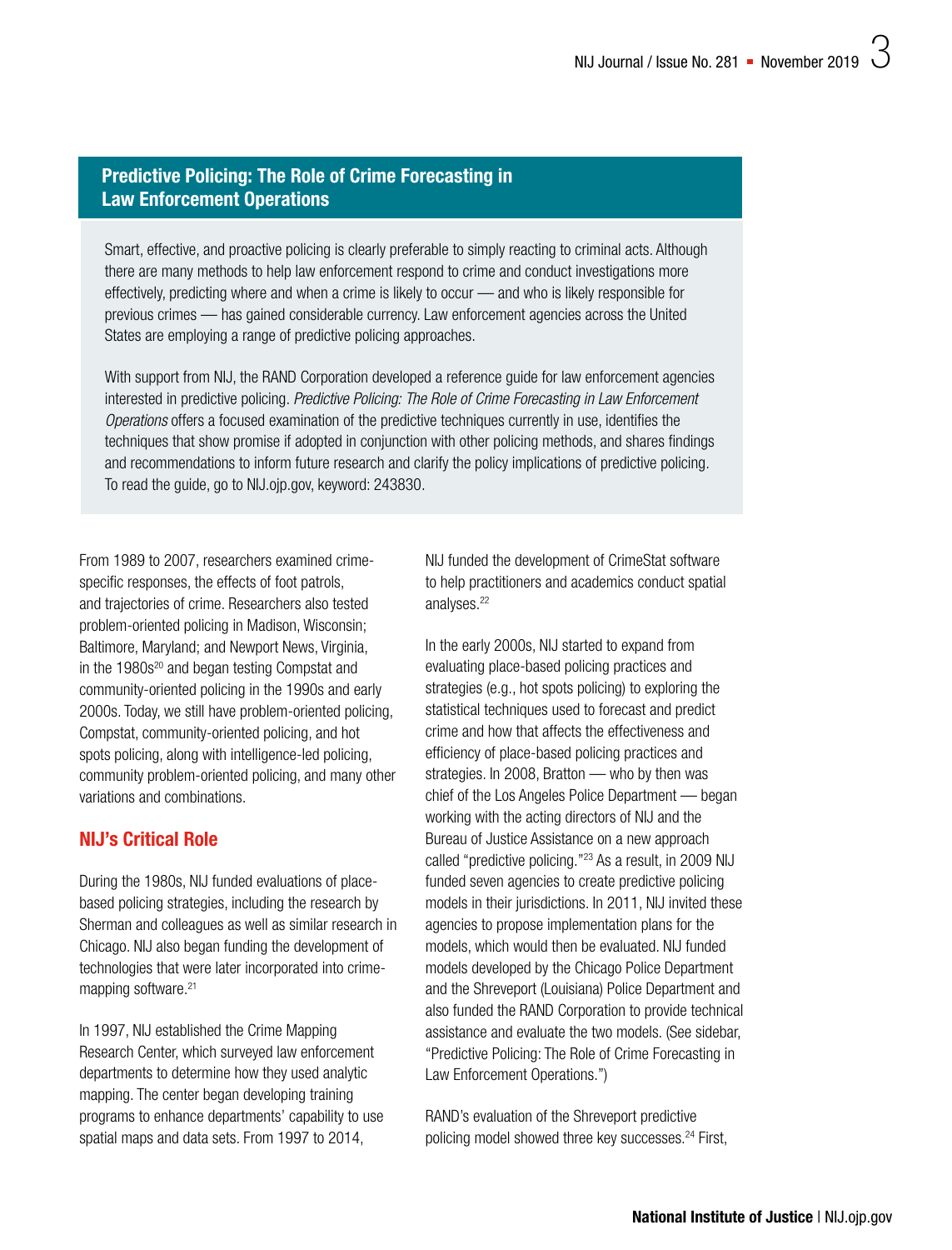the model improved community relations, which increased the community's willingness to interact with the police and led to better tips. Second, the Shreveport Police Department found that the predictions were actionable, even though they were not truly predictive. Finally, the model improved actionable intelligence — it led to better skills among analysts, which led to better pattern recognition and more relevant and timely data.25

As these awards were coming to a close, NIJ began releasing solicitations for research to test geospatial policing strategies and explore their relationship to criminological theories. For instance, NIJ funded an evaluation of risk terrain modeling in six cities.<sup>26</sup> The evaluation found that conjunctive analysis (an enhanced version of risk terrain modeling) could forecast areas that were at greater risk of a range of future crimes across five cities. The models also identified environmental factors that played a role in these areas, thus allowing law enforcement to develop strategies to address them.

NIJ-funded evaluations of near-repeat (NR) residential burglaries found that departments are likely to overestimate the number of NR burglaries and thus need to temper their expectations. The evaluations also found that providing notifications to people within likely NR regions leads to little or no reduction in NR burglaries; however, communities within the jurisdictions still favored being notified.<sup>27</sup>

NIJ also funded an operationally realistic evaluation of the predictive policing model. This evaluation was NIJ's first place-based, randomized controlled trial to explore the effect of varying police patrol strategies on the rates of violent crime and property crime. Examining the strategies of marked patrols, unmarked patrols, and an awareness patrol (having knowledge of high-crime areas but no dedicated patrol there), the researchers found that a marked unit may have a modest effect on property crime, but they found no other effects for property crime or violent crime.<sup>28</sup>

In 2013, NIJ supported research that compared the effectiveness of different crime forecasting software. The most effective software was then used to conduct a randomized controlled trial in Denver, Colorado, that tested the effects of a hot spots policing approach in forecast areas.<sup>29</sup> The research is ongoing.

In 2015, NIJ directed its attention to exploring the value of data to law enforcement. That year, NIJ funded research to create a flexible tool for departments to better understand the value of the data they collect. A major preliminary finding in this ongoing research is that the perceived value of data can vary widely within an office, even more than variations within and between entire police departments.

In 2016, NIJ released the Real-Time Crime Forecasting Challenge, which asked competitors to forecast where crime was likely to cluster in the future within the jurisdiction of the Portland (Oregon) Police Bureau. Competitors submitted forecasts for all calls for service, burglaries, street crimes, and motor vehicle thefts for the next week, two weeks, one month, two months, and three months. Initial analysis of the results seems to indicate that even the naive model can compete when there is enough crime to forecast. When crime is rare, however, even the more sophisticated models were unable to effectively or efficiently forecast crime. Additional analysis of the results is forthcoming.30

#### Future Directions

So, what has changed in place-based policing over the years? The short answer is everything — and nothing.

Technology has played a critical role in advancing the field and has become so affordable that most, if not all, law enforcement departments can now afford electronic records and some version of mapping software. Technology has also provided the computational power needed to run data analyses and has enhanced the education of analysts. All of this has allowed departments and outside researchers to conduct more research.

But we are still trying to answer the original question: How do we best reduce crime? We have learned that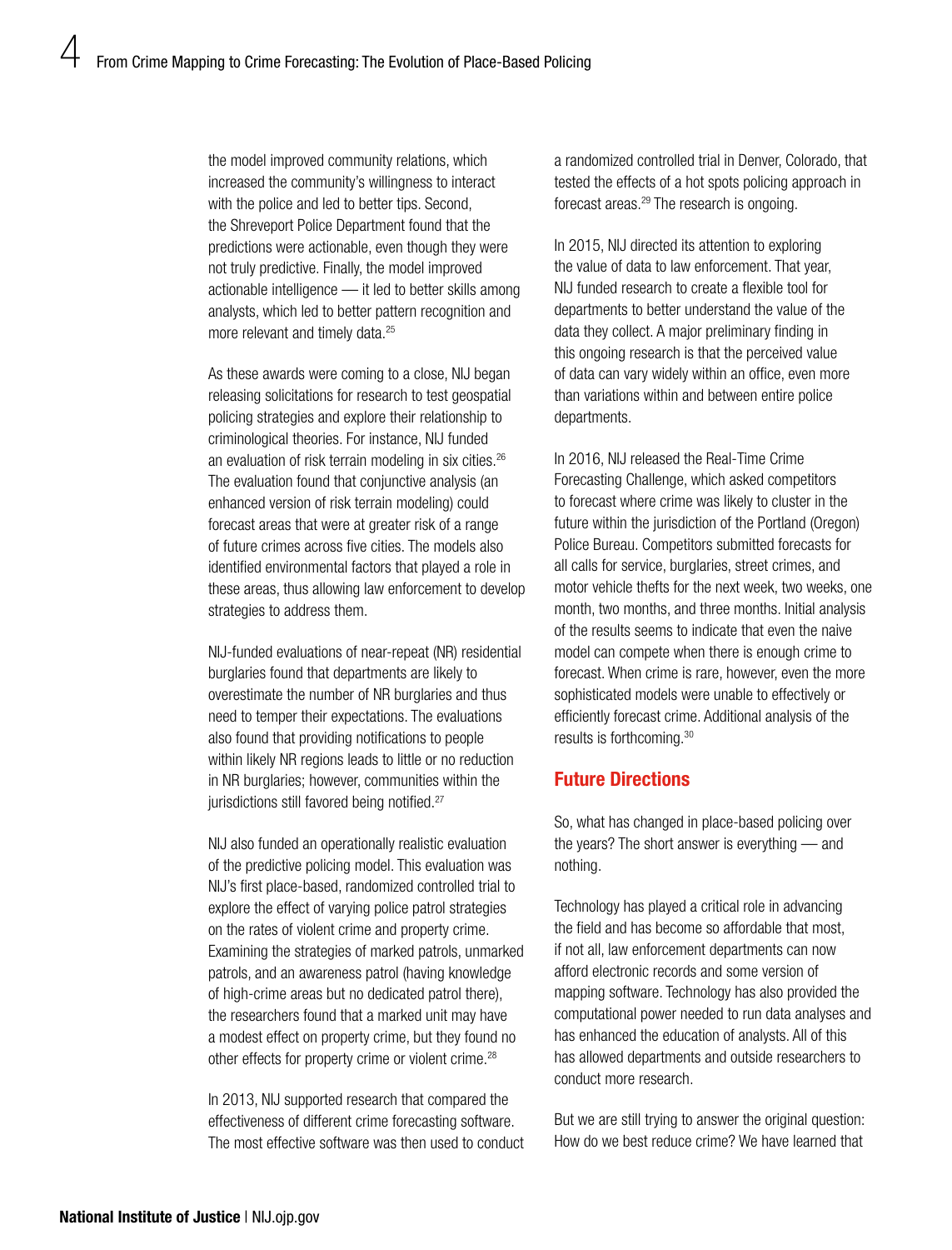crime does cluster in hot spots. We have learned that there is stability in these hot spots over longer periods of time, but far less stability when looking at short periods. We also know that the public is leery and that we know very little about how these strategies affect individuals, their neighborhoods, and the larger community.

To help address the research gaps, NIJ recently changed direction in its funding of place-based and to an extent, person-based — policing research. In 2017, NIJ asked research applicants to look beyond administrative data (e.g., crime rates, calls for service, and arrests) and instead develop and use metrics that consider the potential impacts of police practices and strategies on individuals, neighborhoods, communities writ large, and policing organizations (including individual officers) to determine their success or failure.

In 2018, grant applicants were asked to propose research exploring and evaluating the effects of police practices and strategies on officer safety, investigation outputs, and prosecution outcomes while still measuring the effects on crime rates. Additionally, NIJ wanted applicants to consider the effects of focused deterrence, persistence of hot spots, and intervening variables (e.g., neighborhood and police department characteristics). The goal is to provide a more holistic understanding of the impacts of place-based policing practices and strategies.

## About the Author

**Joel Hunt** is a computer scientist at NIJ.

#### **Notes**

- 1. Borden D. Dent, "Brief History of Crime Mapping," in *Atlas of Crime: Mapping the Criminal Landscape,* ed. Linda S. Turnbull, Elaine Hallisey Hendrix, and Borden D. Dent (Phoenix, AZ: Oryz Press, 2000), 4-21.
- 2. Sharon Chamard, "The History of Crime Mapping and Its Use by American Police Departments," *Alaska Justice Forum* 23 no. 3 (Fall 2006): 1, 4-8.
- 3. Clifford Shaw and Henry D. McKay, *Juvenile Delinquency and Urban Areas: A Study of Rates of Delinquents in Relation to Differential Characteristics of Local Communities in American Cities* (Chicago: The University of Chicago Press, 1942); and Clifford R. Shaw, Frederick M. Zorbaugh, Henry D. McKay, and Leonard S. Cottrell, *Delinquency Areas: A Study of the Geographical Distribution of School Truants, Juvenile Delinquents, and Adult Offenders in Chicago* (Chicago: The University of Chicago Press, 1929).
- 4. Jane Jacobs, *The Death and Life of Great American Cities* (New York: Random House, 1961).
- 5. See Chamard's (2006) abridged history of Dent's (2000) chapter, "Brief History of Crime Mapping," for a more thorough pre-1970 history.
- 6. Lawrence E. Cohen and Marcus Felson, "Social Change and Crime Rate Trends: A Routine Activities Approach," *American Sociological Review* 44 no. 4 (1979): 588-608.
- 7. In macro-time, when and how we go to work, when and where we eat, and when and where we go for entertainment tend to be routines.
- 8. Cohen and Felson, "Social Change and Crime Rate Trends," 590.
- 9. Paul J. Brantingham and Patricia L. Brantingham, *Environmental Criminology* (Thousand Oaks, CA: Sage Publications, 1981).
- 10. Paul J. Brantingham and Patricia L. Brantingham, "Environmental Criminology," in *Classics of Criminology,* ed. Joseph E. Jacoby, Theresa A. Severance, and Alan S. Bruce (Long Grove, IL: Waveland Press, Inc., 2004), 61-70.
- 11. Ibid., 69.
- 12. Although Goldstein originally proposed this in 1979, his 1990 book provides a stronger fundamental framework for problem-oriented policing (POP). Herman Goldstein, "Improving Policing: A Problem-Oriented Approach," *Crime and Delinquency* 25 no. 2 (April 1, 1979): 236-258.
- 13. Herman Goldstein, *Problem-Oriented Policing* (New York: McGraw-Hill, 1990).
- 14. Other practices and strategies began to emerge as well, such as community-oriented policing (COP). However, COP is predicated on community involvement in, at minimum, identifying the problem. Unlike POP and Compstat, identification of the problem may be driven more by community perceptions than by actual crime patterns. Community-Oriented Policing Services, [https://cops.usdoj.](https://cops.usdoj.gov/about) [gov/about](https://cops.usdoj.gov/about).
- 15. Jerry Ratcliffe, *Intelligence-Led Policing* (Portland, OR: Willan Publishing, 2008).
- 16. Lawrence W. Sherman, Patrick R. Gartin, and Michael E. Buerger, "Hot Spots of Predatory Crime: Routine Activities and the Criminology of Place," *Criminology* 27 no. 1 (1989): 27-56.